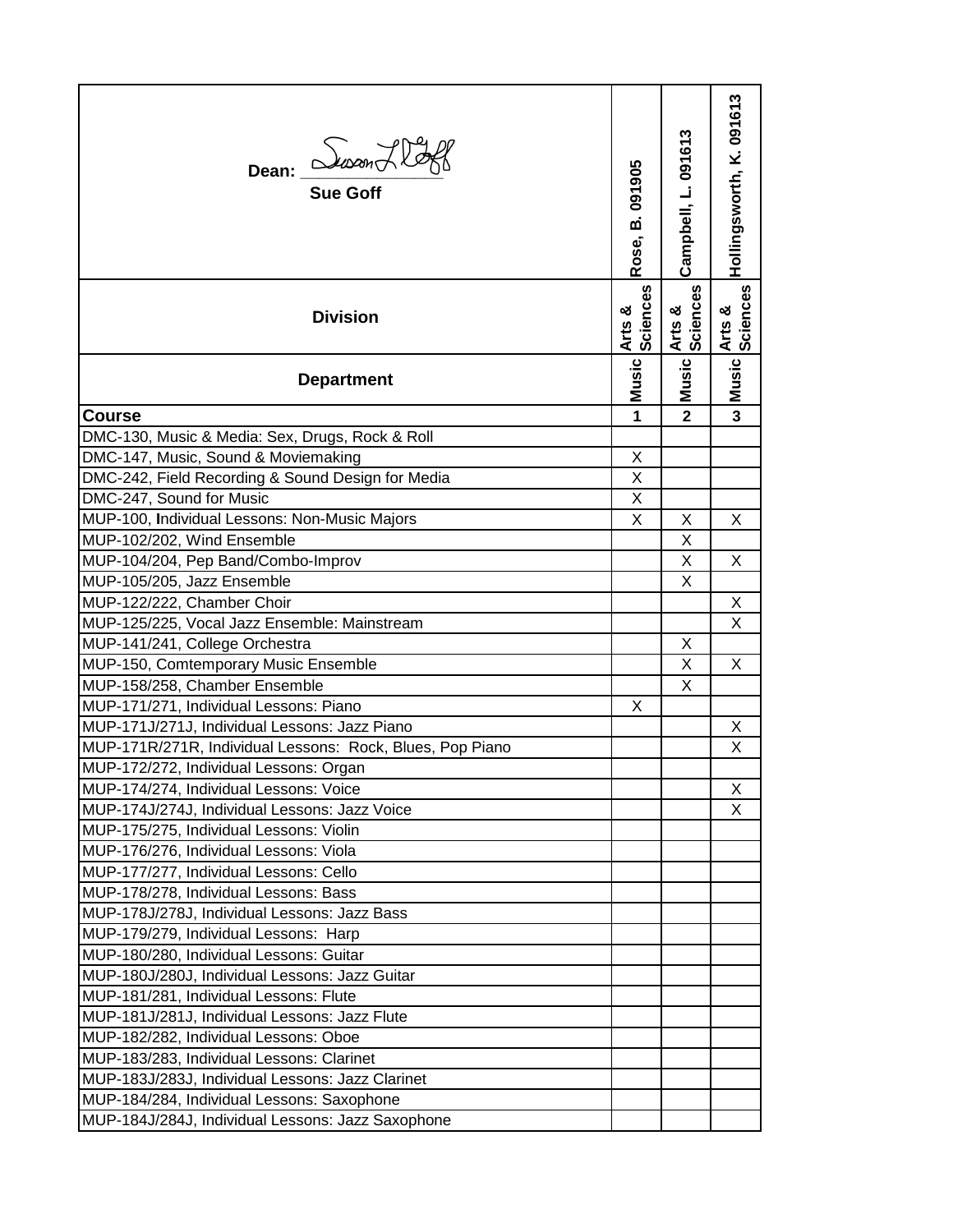| MUP-186/286, Individual Lessons: Trumpet<br>MUP-186J/286J, Individual Lessons: Jazz Trumpet<br>MUP-187/287, Individual Lessons: French Horn<br>MUP-188/288, Individual Lessons: Trombone<br>X<br>X<br>X<br>MUP-188J/288J, Individual Lessons: Jazz Trombone<br>MUP-189/289, Individual Lessons: Euphonium<br>X<br>X<br>MUP-190/290, Individual Lessons: Tuba<br>X<br>MUP-191/291, Individual Lessons: Percussion<br>MUP-191J/291J, Individual Lessons: Jazz Percussion<br>MUS-101, Music Fundamentals<br>X<br>X<br>X<br>MUS-102, Music Fundamentals<br>X<br>Χ<br>MUS-103, Music Fundamentals<br>X<br>Χ<br>X<br>X<br>MUS-105, Music Appreciation<br>MUS-106, Audio Recording At Home<br>X<br>MUS-107, Introduction to Audio Recording I<br>X<br>MUS-108, Introduction to Audio Recording II<br>X<br>MUS-109, Introduction to Audio Recording III<br>X<br>MUS-111, Music Theory I<br>X<br>X<br>MUS-111L, Music Notation Software I<br>X<br>Χ<br>Χ<br>MUS-112, Music Theory I<br>Χ<br>Χ<br>MUS-112L, Music Notation Software I<br>Χ<br>Χ<br>X<br>X<br>MUS-113, Music Theory I<br>MUS-113L, Music Notation Software I<br>X<br>X<br>MUS-114, Aural Skills I<br>X<br>Χ<br>MUS-115, Aural Skills I<br>X<br>Χ<br>MUS-116, Aural Skills I<br>X<br>Χ<br>MUS-127, Keyboard Skills I<br>X<br>X<br>MUS-128, Keyboard Skills I<br>X<br>X<br>MUS-129, Keyboard Skills I<br>X<br>X<br>MUS-130, Music & Media: Sex, Drugs, Rock & Roll<br>MUS-131, Piano for Pleasure<br>X<br>X<br>MUS-132, Piano for Pleasure<br>X<br>Χ<br>Χ<br>MUS-133, Piano for Pleasure<br>Χ<br>X<br>MUS-134, Group Voice: Anyone Can Sing<br>MUS-135, Group Voice: Anyone Can Sing<br>X<br>MUS-136, Group Voice: Anyone Can Sing<br>X<br>MUS-137, Group Guitar I<br>MUS-138, Group Guitar II<br>MUS-140, Careers in Music<br>X<br>X<br>X<br>MUS-141, Introduction to the Music Business<br>X<br>X<br>Χ<br>MUS-142, Introduction to Electronic Music I: MIDI<br>X<br>MUS-143, Introduction to Electronic Music II: Sequencing Audio Looping<br>X<br>MUS-144, Introduction to Electronic Music III: Digital Audio<br>X<br>MUS-145, Introduction to Digital Sound, Video & Animation<br>X<br>MUS-147, Music, Sound & Moviemaking<br>X<br>MUS-148, Live Sound Engineering<br>X<br>MUS-149, Advanced Pro Tools Editing Techniques<br>X<br>MUS-160, Songwriting I<br>X<br>X<br>MUS-170, Introduction to Scoring Music for Media<br>X<br>x | MUP-185/285, Individual Lessons: Bassoon |  |  |
|------------------------------------------------------------------------------------------------------------------------------------------------------------------------------------------------------------------------------------------------------------------------------------------------------------------------------------------------------------------------------------------------------------------------------------------------------------------------------------------------------------------------------------------------------------------------------------------------------------------------------------------------------------------------------------------------------------------------------------------------------------------------------------------------------------------------------------------------------------------------------------------------------------------------------------------------------------------------------------------------------------------------------------------------------------------------------------------------------------------------------------------------------------------------------------------------------------------------------------------------------------------------------------------------------------------------------------------------------------------------------------------------------------------------------------------------------------------------------------------------------------------------------------------------------------------------------------------------------------------------------------------------------------------------------------------------------------------------------------------------------------------------------------------------------------------------------------------------------------------------------------------------------------------------------------------------------------------------------------------------------------------------------------------------------------------------------------------------------------------------------------------------------------------------------------------------------------------------------------------------------------------------------------------------------------------------------------------------------------------------------------------|------------------------------------------|--|--|
|                                                                                                                                                                                                                                                                                                                                                                                                                                                                                                                                                                                                                                                                                                                                                                                                                                                                                                                                                                                                                                                                                                                                                                                                                                                                                                                                                                                                                                                                                                                                                                                                                                                                                                                                                                                                                                                                                                                                                                                                                                                                                                                                                                                                                                                                                                                                                                                          |                                          |  |  |
|                                                                                                                                                                                                                                                                                                                                                                                                                                                                                                                                                                                                                                                                                                                                                                                                                                                                                                                                                                                                                                                                                                                                                                                                                                                                                                                                                                                                                                                                                                                                                                                                                                                                                                                                                                                                                                                                                                                                                                                                                                                                                                                                                                                                                                                                                                                                                                                          |                                          |  |  |
|                                                                                                                                                                                                                                                                                                                                                                                                                                                                                                                                                                                                                                                                                                                                                                                                                                                                                                                                                                                                                                                                                                                                                                                                                                                                                                                                                                                                                                                                                                                                                                                                                                                                                                                                                                                                                                                                                                                                                                                                                                                                                                                                                                                                                                                                                                                                                                                          |                                          |  |  |
|                                                                                                                                                                                                                                                                                                                                                                                                                                                                                                                                                                                                                                                                                                                                                                                                                                                                                                                                                                                                                                                                                                                                                                                                                                                                                                                                                                                                                                                                                                                                                                                                                                                                                                                                                                                                                                                                                                                                                                                                                                                                                                                                                                                                                                                                                                                                                                                          |                                          |  |  |
|                                                                                                                                                                                                                                                                                                                                                                                                                                                                                                                                                                                                                                                                                                                                                                                                                                                                                                                                                                                                                                                                                                                                                                                                                                                                                                                                                                                                                                                                                                                                                                                                                                                                                                                                                                                                                                                                                                                                                                                                                                                                                                                                                                                                                                                                                                                                                                                          |                                          |  |  |
|                                                                                                                                                                                                                                                                                                                                                                                                                                                                                                                                                                                                                                                                                                                                                                                                                                                                                                                                                                                                                                                                                                                                                                                                                                                                                                                                                                                                                                                                                                                                                                                                                                                                                                                                                                                                                                                                                                                                                                                                                                                                                                                                                                                                                                                                                                                                                                                          |                                          |  |  |
|                                                                                                                                                                                                                                                                                                                                                                                                                                                                                                                                                                                                                                                                                                                                                                                                                                                                                                                                                                                                                                                                                                                                                                                                                                                                                                                                                                                                                                                                                                                                                                                                                                                                                                                                                                                                                                                                                                                                                                                                                                                                                                                                                                                                                                                                                                                                                                                          |                                          |  |  |
|                                                                                                                                                                                                                                                                                                                                                                                                                                                                                                                                                                                                                                                                                                                                                                                                                                                                                                                                                                                                                                                                                                                                                                                                                                                                                                                                                                                                                                                                                                                                                                                                                                                                                                                                                                                                                                                                                                                                                                                                                                                                                                                                                                                                                                                                                                                                                                                          |                                          |  |  |
|                                                                                                                                                                                                                                                                                                                                                                                                                                                                                                                                                                                                                                                                                                                                                                                                                                                                                                                                                                                                                                                                                                                                                                                                                                                                                                                                                                                                                                                                                                                                                                                                                                                                                                                                                                                                                                                                                                                                                                                                                                                                                                                                                                                                                                                                                                                                                                                          |                                          |  |  |
|                                                                                                                                                                                                                                                                                                                                                                                                                                                                                                                                                                                                                                                                                                                                                                                                                                                                                                                                                                                                                                                                                                                                                                                                                                                                                                                                                                                                                                                                                                                                                                                                                                                                                                                                                                                                                                                                                                                                                                                                                                                                                                                                                                                                                                                                                                                                                                                          |                                          |  |  |
|                                                                                                                                                                                                                                                                                                                                                                                                                                                                                                                                                                                                                                                                                                                                                                                                                                                                                                                                                                                                                                                                                                                                                                                                                                                                                                                                                                                                                                                                                                                                                                                                                                                                                                                                                                                                                                                                                                                                                                                                                                                                                                                                                                                                                                                                                                                                                                                          |                                          |  |  |
|                                                                                                                                                                                                                                                                                                                                                                                                                                                                                                                                                                                                                                                                                                                                                                                                                                                                                                                                                                                                                                                                                                                                                                                                                                                                                                                                                                                                                                                                                                                                                                                                                                                                                                                                                                                                                                                                                                                                                                                                                                                                                                                                                                                                                                                                                                                                                                                          |                                          |  |  |
|                                                                                                                                                                                                                                                                                                                                                                                                                                                                                                                                                                                                                                                                                                                                                                                                                                                                                                                                                                                                                                                                                                                                                                                                                                                                                                                                                                                                                                                                                                                                                                                                                                                                                                                                                                                                                                                                                                                                                                                                                                                                                                                                                                                                                                                                                                                                                                                          |                                          |  |  |
|                                                                                                                                                                                                                                                                                                                                                                                                                                                                                                                                                                                                                                                                                                                                                                                                                                                                                                                                                                                                                                                                                                                                                                                                                                                                                                                                                                                                                                                                                                                                                                                                                                                                                                                                                                                                                                                                                                                                                                                                                                                                                                                                                                                                                                                                                                                                                                                          |                                          |  |  |
|                                                                                                                                                                                                                                                                                                                                                                                                                                                                                                                                                                                                                                                                                                                                                                                                                                                                                                                                                                                                                                                                                                                                                                                                                                                                                                                                                                                                                                                                                                                                                                                                                                                                                                                                                                                                                                                                                                                                                                                                                                                                                                                                                                                                                                                                                                                                                                                          |                                          |  |  |
|                                                                                                                                                                                                                                                                                                                                                                                                                                                                                                                                                                                                                                                                                                                                                                                                                                                                                                                                                                                                                                                                                                                                                                                                                                                                                                                                                                                                                                                                                                                                                                                                                                                                                                                                                                                                                                                                                                                                                                                                                                                                                                                                                                                                                                                                                                                                                                                          |                                          |  |  |
|                                                                                                                                                                                                                                                                                                                                                                                                                                                                                                                                                                                                                                                                                                                                                                                                                                                                                                                                                                                                                                                                                                                                                                                                                                                                                                                                                                                                                                                                                                                                                                                                                                                                                                                                                                                                                                                                                                                                                                                                                                                                                                                                                                                                                                                                                                                                                                                          |                                          |  |  |
|                                                                                                                                                                                                                                                                                                                                                                                                                                                                                                                                                                                                                                                                                                                                                                                                                                                                                                                                                                                                                                                                                                                                                                                                                                                                                                                                                                                                                                                                                                                                                                                                                                                                                                                                                                                                                                                                                                                                                                                                                                                                                                                                                                                                                                                                                                                                                                                          |                                          |  |  |
|                                                                                                                                                                                                                                                                                                                                                                                                                                                                                                                                                                                                                                                                                                                                                                                                                                                                                                                                                                                                                                                                                                                                                                                                                                                                                                                                                                                                                                                                                                                                                                                                                                                                                                                                                                                                                                                                                                                                                                                                                                                                                                                                                                                                                                                                                                                                                                                          |                                          |  |  |
|                                                                                                                                                                                                                                                                                                                                                                                                                                                                                                                                                                                                                                                                                                                                                                                                                                                                                                                                                                                                                                                                                                                                                                                                                                                                                                                                                                                                                                                                                                                                                                                                                                                                                                                                                                                                                                                                                                                                                                                                                                                                                                                                                                                                                                                                                                                                                                                          |                                          |  |  |
|                                                                                                                                                                                                                                                                                                                                                                                                                                                                                                                                                                                                                                                                                                                                                                                                                                                                                                                                                                                                                                                                                                                                                                                                                                                                                                                                                                                                                                                                                                                                                                                                                                                                                                                                                                                                                                                                                                                                                                                                                                                                                                                                                                                                                                                                                                                                                                                          |                                          |  |  |
|                                                                                                                                                                                                                                                                                                                                                                                                                                                                                                                                                                                                                                                                                                                                                                                                                                                                                                                                                                                                                                                                                                                                                                                                                                                                                                                                                                                                                                                                                                                                                                                                                                                                                                                                                                                                                                                                                                                                                                                                                                                                                                                                                                                                                                                                                                                                                                                          |                                          |  |  |
|                                                                                                                                                                                                                                                                                                                                                                                                                                                                                                                                                                                                                                                                                                                                                                                                                                                                                                                                                                                                                                                                                                                                                                                                                                                                                                                                                                                                                                                                                                                                                                                                                                                                                                                                                                                                                                                                                                                                                                                                                                                                                                                                                                                                                                                                                                                                                                                          |                                          |  |  |
|                                                                                                                                                                                                                                                                                                                                                                                                                                                                                                                                                                                                                                                                                                                                                                                                                                                                                                                                                                                                                                                                                                                                                                                                                                                                                                                                                                                                                                                                                                                                                                                                                                                                                                                                                                                                                                                                                                                                                                                                                                                                                                                                                                                                                                                                                                                                                                                          |                                          |  |  |
|                                                                                                                                                                                                                                                                                                                                                                                                                                                                                                                                                                                                                                                                                                                                                                                                                                                                                                                                                                                                                                                                                                                                                                                                                                                                                                                                                                                                                                                                                                                                                                                                                                                                                                                                                                                                                                                                                                                                                                                                                                                                                                                                                                                                                                                                                                                                                                                          |                                          |  |  |
|                                                                                                                                                                                                                                                                                                                                                                                                                                                                                                                                                                                                                                                                                                                                                                                                                                                                                                                                                                                                                                                                                                                                                                                                                                                                                                                                                                                                                                                                                                                                                                                                                                                                                                                                                                                                                                                                                                                                                                                                                                                                                                                                                                                                                                                                                                                                                                                          |                                          |  |  |
|                                                                                                                                                                                                                                                                                                                                                                                                                                                                                                                                                                                                                                                                                                                                                                                                                                                                                                                                                                                                                                                                                                                                                                                                                                                                                                                                                                                                                                                                                                                                                                                                                                                                                                                                                                                                                                                                                                                                                                                                                                                                                                                                                                                                                                                                                                                                                                                          |                                          |  |  |
|                                                                                                                                                                                                                                                                                                                                                                                                                                                                                                                                                                                                                                                                                                                                                                                                                                                                                                                                                                                                                                                                                                                                                                                                                                                                                                                                                                                                                                                                                                                                                                                                                                                                                                                                                                                                                                                                                                                                                                                                                                                                                                                                                                                                                                                                                                                                                                                          |                                          |  |  |
|                                                                                                                                                                                                                                                                                                                                                                                                                                                                                                                                                                                                                                                                                                                                                                                                                                                                                                                                                                                                                                                                                                                                                                                                                                                                                                                                                                                                                                                                                                                                                                                                                                                                                                                                                                                                                                                                                                                                                                                                                                                                                                                                                                                                                                                                                                                                                                                          |                                          |  |  |
|                                                                                                                                                                                                                                                                                                                                                                                                                                                                                                                                                                                                                                                                                                                                                                                                                                                                                                                                                                                                                                                                                                                                                                                                                                                                                                                                                                                                                                                                                                                                                                                                                                                                                                                                                                                                                                                                                                                                                                                                                                                                                                                                                                                                                                                                                                                                                                                          |                                          |  |  |
|                                                                                                                                                                                                                                                                                                                                                                                                                                                                                                                                                                                                                                                                                                                                                                                                                                                                                                                                                                                                                                                                                                                                                                                                                                                                                                                                                                                                                                                                                                                                                                                                                                                                                                                                                                                                                                                                                                                                                                                                                                                                                                                                                                                                                                                                                                                                                                                          |                                          |  |  |
|                                                                                                                                                                                                                                                                                                                                                                                                                                                                                                                                                                                                                                                                                                                                                                                                                                                                                                                                                                                                                                                                                                                                                                                                                                                                                                                                                                                                                                                                                                                                                                                                                                                                                                                                                                                                                                                                                                                                                                                                                                                                                                                                                                                                                                                                                                                                                                                          |                                          |  |  |
|                                                                                                                                                                                                                                                                                                                                                                                                                                                                                                                                                                                                                                                                                                                                                                                                                                                                                                                                                                                                                                                                                                                                                                                                                                                                                                                                                                                                                                                                                                                                                                                                                                                                                                                                                                                                                                                                                                                                                                                                                                                                                                                                                                                                                                                                                                                                                                                          |                                          |  |  |
|                                                                                                                                                                                                                                                                                                                                                                                                                                                                                                                                                                                                                                                                                                                                                                                                                                                                                                                                                                                                                                                                                                                                                                                                                                                                                                                                                                                                                                                                                                                                                                                                                                                                                                                                                                                                                                                                                                                                                                                                                                                                                                                                                                                                                                                                                                                                                                                          |                                          |  |  |
|                                                                                                                                                                                                                                                                                                                                                                                                                                                                                                                                                                                                                                                                                                                                                                                                                                                                                                                                                                                                                                                                                                                                                                                                                                                                                                                                                                                                                                                                                                                                                                                                                                                                                                                                                                                                                                                                                                                                                                                                                                                                                                                                                                                                                                                                                                                                                                                          |                                          |  |  |
|                                                                                                                                                                                                                                                                                                                                                                                                                                                                                                                                                                                                                                                                                                                                                                                                                                                                                                                                                                                                                                                                                                                                                                                                                                                                                                                                                                                                                                                                                                                                                                                                                                                                                                                                                                                                                                                                                                                                                                                                                                                                                                                                                                                                                                                                                                                                                                                          |                                          |  |  |
|                                                                                                                                                                                                                                                                                                                                                                                                                                                                                                                                                                                                                                                                                                                                                                                                                                                                                                                                                                                                                                                                                                                                                                                                                                                                                                                                                                                                                                                                                                                                                                                                                                                                                                                                                                                                                                                                                                                                                                                                                                                                                                                                                                                                                                                                                                                                                                                          |                                          |  |  |
|                                                                                                                                                                                                                                                                                                                                                                                                                                                                                                                                                                                                                                                                                                                                                                                                                                                                                                                                                                                                                                                                                                                                                                                                                                                                                                                                                                                                                                                                                                                                                                                                                                                                                                                                                                                                                                                                                                                                                                                                                                                                                                                                                                                                                                                                                                                                                                                          |                                          |  |  |
|                                                                                                                                                                                                                                                                                                                                                                                                                                                                                                                                                                                                                                                                                                                                                                                                                                                                                                                                                                                                                                                                                                                                                                                                                                                                                                                                                                                                                                                                                                                                                                                                                                                                                                                                                                                                                                                                                                                                                                                                                                                                                                                                                                                                                                                                                                                                                                                          |                                          |  |  |
|                                                                                                                                                                                                                                                                                                                                                                                                                                                                                                                                                                                                                                                                                                                                                                                                                                                                                                                                                                                                                                                                                                                                                                                                                                                                                                                                                                                                                                                                                                                                                                                                                                                                                                                                                                                                                                                                                                                                                                                                                                                                                                                                                                                                                                                                                                                                                                                          |                                          |  |  |
|                                                                                                                                                                                                                                                                                                                                                                                                                                                                                                                                                                                                                                                                                                                                                                                                                                                                                                                                                                                                                                                                                                                                                                                                                                                                                                                                                                                                                                                                                                                                                                                                                                                                                                                                                                                                                                                                                                                                                                                                                                                                                                                                                                                                                                                                                                                                                                                          |                                          |  |  |
|                                                                                                                                                                                                                                                                                                                                                                                                                                                                                                                                                                                                                                                                                                                                                                                                                                                                                                                                                                                                                                                                                                                                                                                                                                                                                                                                                                                                                                                                                                                                                                                                                                                                                                                                                                                                                                                                                                                                                                                                                                                                                                                                                                                                                                                                                                                                                                                          |                                          |  |  |
|                                                                                                                                                                                                                                                                                                                                                                                                                                                                                                                                                                                                                                                                                                                                                                                                                                                                                                                                                                                                                                                                                                                                                                                                                                                                                                                                                                                                                                                                                                                                                                                                                                                                                                                                                                                                                                                                                                                                                                                                                                                                                                                                                                                                                                                                                                                                                                                          |                                          |  |  |
|                                                                                                                                                                                                                                                                                                                                                                                                                                                                                                                                                                                                                                                                                                                                                                                                                                                                                                                                                                                                                                                                                                                                                                                                                                                                                                                                                                                                                                                                                                                                                                                                                                                                                                                                                                                                                                                                                                                                                                                                                                                                                                                                                                                                                                                                                                                                                                                          |                                          |  |  |
|                                                                                                                                                                                                                                                                                                                                                                                                                                                                                                                                                                                                                                                                                                                                                                                                                                                                                                                                                                                                                                                                                                                                                                                                                                                                                                                                                                                                                                                                                                                                                                                                                                                                                                                                                                                                                                                                                                                                                                                                                                                                                                                                                                                                                                                                                                                                                                                          |                                          |  |  |
|                                                                                                                                                                                                                                                                                                                                                                                                                                                                                                                                                                                                                                                                                                                                                                                                                                                                                                                                                                                                                                                                                                                                                                                                                                                                                                                                                                                                                                                                                                                                                                                                                                                                                                                                                                                                                                                                                                                                                                                                                                                                                                                                                                                                                                                                                                                                                                                          |                                          |  |  |
|                                                                                                                                                                                                                                                                                                                                                                                                                                                                                                                                                                                                                                                                                                                                                                                                                                                                                                                                                                                                                                                                                                                                                                                                                                                                                                                                                                                                                                                                                                                                                                                                                                                                                                                                                                                                                                                                                                                                                                                                                                                                                                                                                                                                                                                                                                                                                                                          |                                          |  |  |
|                                                                                                                                                                                                                                                                                                                                                                                                                                                                                                                                                                                                                                                                                                                                                                                                                                                                                                                                                                                                                                                                                                                                                                                                                                                                                                                                                                                                                                                                                                                                                                                                                                                                                                                                                                                                                                                                                                                                                                                                                                                                                                                                                                                                                                                                                                                                                                                          |                                          |  |  |
|                                                                                                                                                                                                                                                                                                                                                                                                                                                                                                                                                                                                                                                                                                                                                                                                                                                                                                                                                                                                                                                                                                                                                                                                                                                                                                                                                                                                                                                                                                                                                                                                                                                                                                                                                                                                                                                                                                                                                                                                                                                                                                                                                                                                                                                                                                                                                                                          | MUS-161, Songwriting II                  |  |  |
|                                                                                                                                                                                                                                                                                                                                                                                                                                                                                                                                                                                                                                                                                                                                                                                                                                                                                                                                                                                                                                                                                                                                                                                                                                                                                                                                                                                                                                                                                                                                                                                                                                                                                                                                                                                                                                                                                                                                                                                                                                                                                                                                                                                                                                                                                                                                                                                          |                                          |  |  |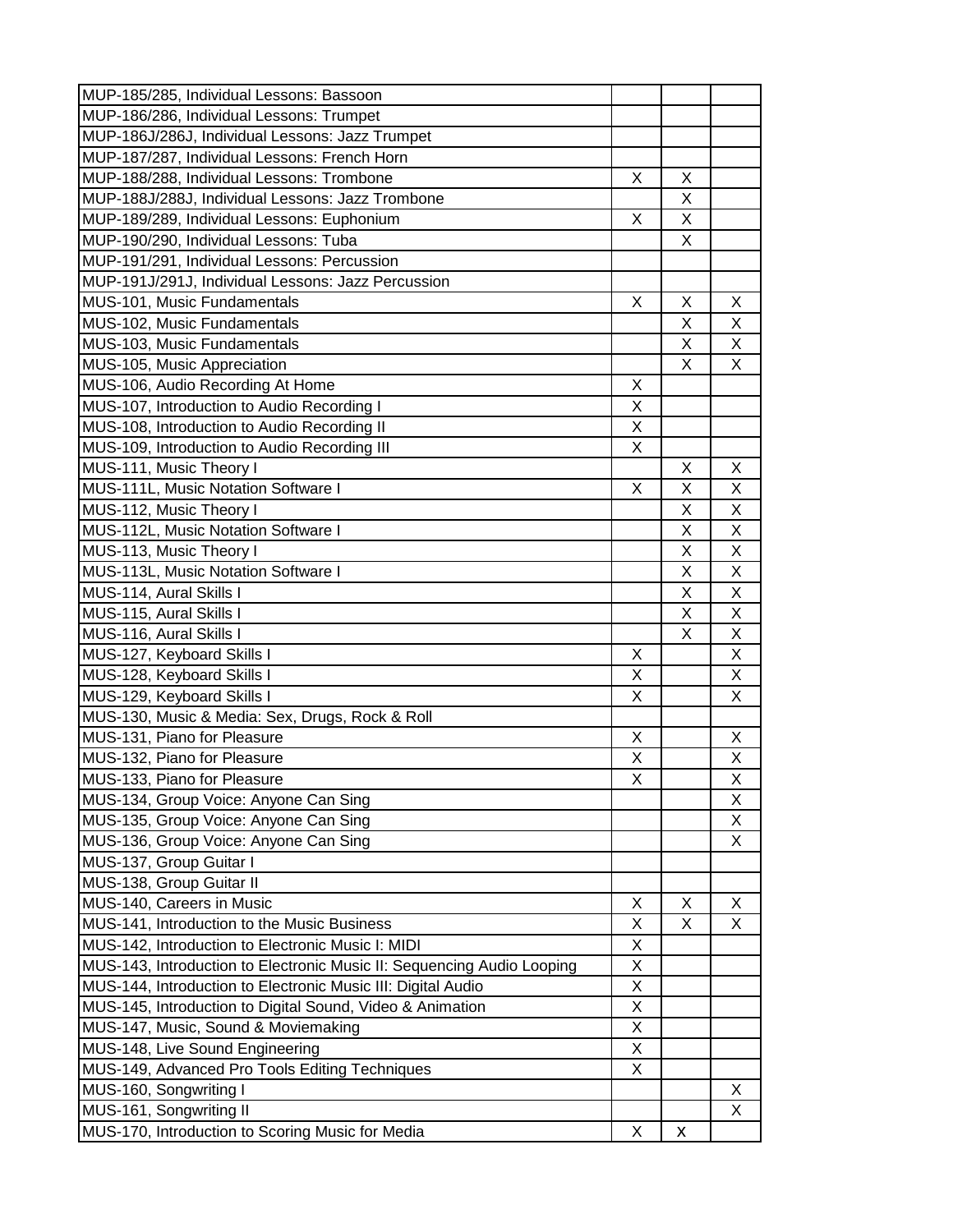| MUS-171, Sound Design                                      | X |   |   |
|------------------------------------------------------------|---|---|---|
| MUP-180R/280R, Individual Lessons: Rock, Blues, Pop Guitar |   |   |   |
| MUS-189, Performance & Repertoire                          |   | X | X |
| MUS-205, Music Literature: History of Jazz                 |   | X | X |
| MUS-206, Music Literature: History of Rock                 |   |   | X |
| MUS-207, Advanced Recording Techniques: Drums              |   |   |   |
| MUS-211, Music Theory II                                   |   | X | X |
| MUS-212, Music Theory II                                   |   | X | X |
| MUS-213, Music Theory II                                   |   | X | X |
| MUS-214, Keyboard Skills II                                |   |   | X |
| MUS-215, Keyboard Skills II                                |   |   | X |
| MUS-216, Keyboard Skills II                                |   |   | X |
| MUS-218, MPT Seminar I                                     |   |   | X |
| MUS-219, MPT Seminar II                                    |   |   | X |
| MUS-220, MPT Seminar III                                   |   |   | X |
| MUS-224, Aural Skills II                                   |   | X | X |
| MUS-225, Aural Skills II                                   |   | X | X |
| MUS-226, Aural Skills II                                   |   | X | X |
| MUS-230, Music & Media: Sex, Drugs, Rock & Roll            |   |   |   |
| MUS-242, Music Creation with Ableton LIVE                  |   |   |   |
| MUS-247, Sound for Media                                   | X |   |   |
| MUS-280, Music/CWE                                         | x | X | X |